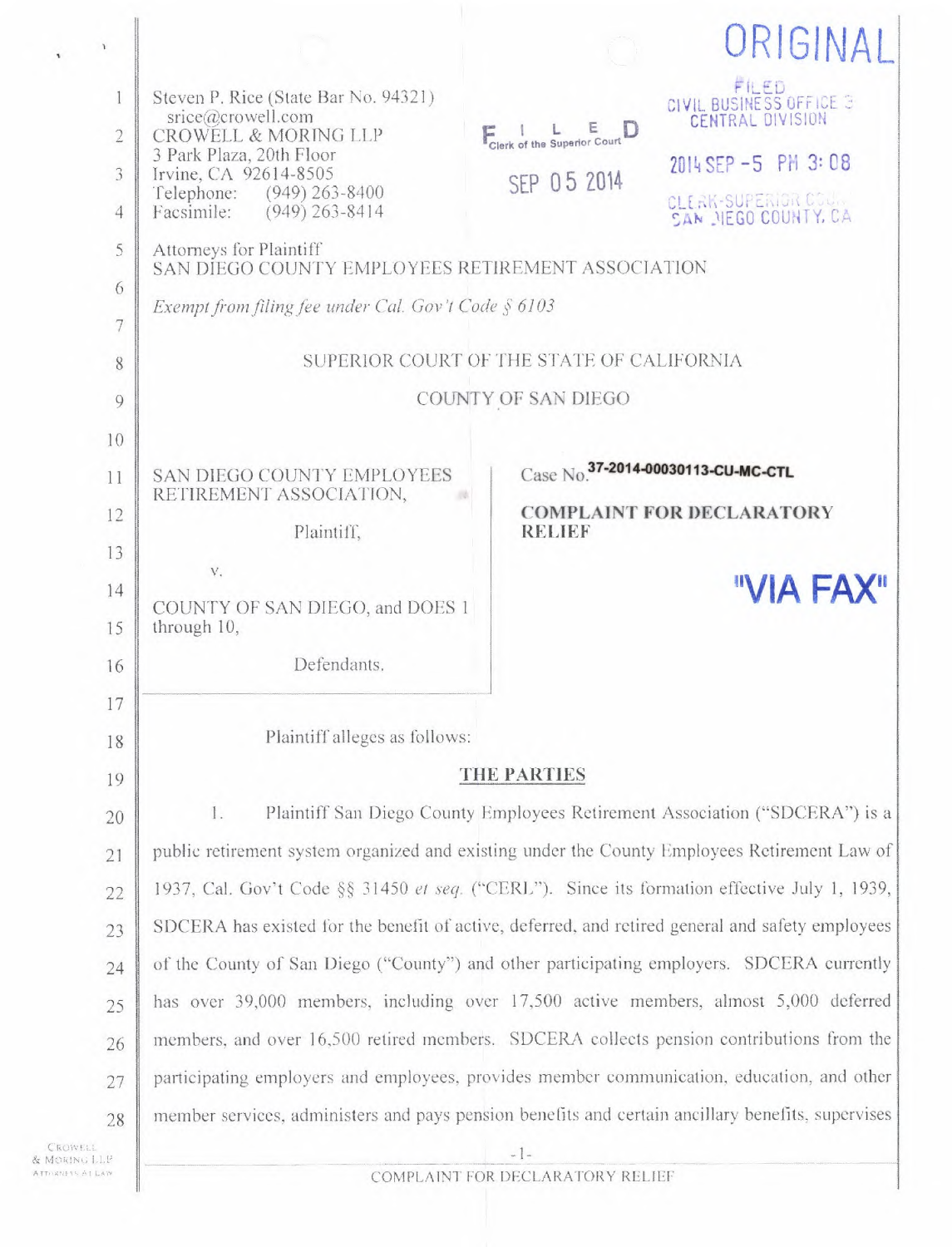investment of trust funds currently in excess of \$10 billion, and performs such other work as is necessary to conduct its business.

2. SDCERA is a separate and independent public entity from the County and the other participating employers. SDCERA is governed by an independent nine-member Board of Retirement, consisting of four members elected by SDCERA's members (two active general member representatives, one active safety member representative, and one retired member representative), four members appointed by the County Board of Supervisors, and the sitting County Treasurer-Tax Collector. Cal. Gov't Code § 31520.1(a). CERL provides that "the management of the system is vested in the board of retirement." Cal. Gov't Code § 31520. Under the California Constitution, the Board of Retirement has "plenary authority and fiduciary responsibility for . . . administration of the system." Cal. Const., art. XVI, § 17. This authority exists "In otwithstanding any other provisions of law or this Constitution to the contrary." *Id.* The Constitution further states that the Board of Retirement has the "sole and exclusive responsibility to administer the system." Cal. Const., art. XVI, § 17(a). 3 4 5 6 7 8 9 *10*  11 12 13 14

3. Under the ultimate supervision and control of the Board of Retirement, SDCERA has an internal staff of approximately 80 employees. These employees implement the directions, decisions, and policies of the Board of Retirement in furtherance of its fiduciary duties. 15 16 17

4. Defendant County of San Diego is a California political subdivision existing under the Constitution and statutes of the State of California. The County is governed by its elected Board of Supervisors. 18 19 20

5. The identities of defendants named herein as Does 1 through 10, inclusive, are currently unknown to SDCERA, and therefore such defendants are sued by fictitious names. SDCERA is informed and believes and thereon alleges that the fictitiously named defendants have a legal interest in this matter. If and when the identities of such defendants, or any of them, are discovered, SDCERA will amend this complaint to state their true names and capacities. 21 22 23 24 25

26

27

28

2

 $\mathbf{1}$ 

JURISDICTION AND VENUE

COMPLAINT FOR DECLARATORY RELIEF -2-

6. This matter is within the general jurisdiction of this Court.

7. Venue is appropriate in this Court under California Code of Civil Procedure

CROWELL dr MORING LIP **Altokneys At Law**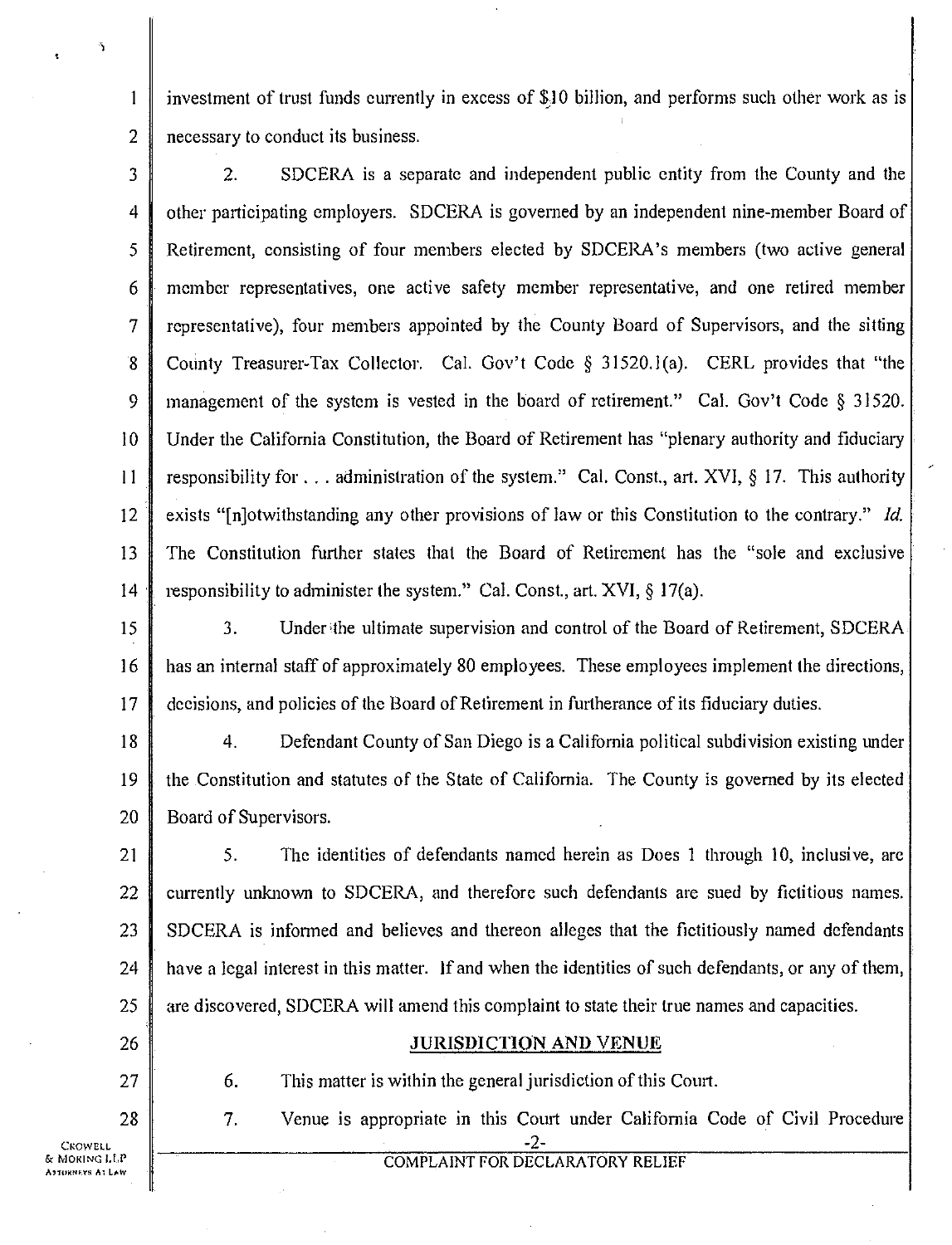section 394(a), which provides that an action, such as this one, against a county may be brought in that county.

## 3 SUMMARY

4 8. This action concerns the Board of Retirement's authority under CERL and the 5 Constitution to set the compensation of SDCERA's employees. SDCERA contends that the 6 Board of Retirement has compensation-setting authority as part of its "plenary authority and 7 fiduciary responsibility" and "sole and exclusive responsibility" for the administration of the 8 system. Cal. Const., art. XVI, §§ 17, 17(a). SDCERA further contends that the Board of 9 Retirement cannot effectively administer the system and perform its fiduciary duties without this 10 authority. However, the County asserts that its Board of Supervisors has the authority to set the 11 Compensation of SDCERA's employees. SDCERA, through its Board of Retirement, staff, and 12 counsel, and the County, through its Board of Supervisors, staff, and counsel, have had extensive 13 discussions about the issue, but the parties have been unable to resolve their differing views. The 14 Board of Supervisors continues to assert and exercise the power to set the compensation of all of 15 SDCERA's employees over SDCERA's objection. SDCERA, therefore, files this Complaint for 16 Declaratory Relief to obtain a declaration from this Court to resolve this important governance 17  $\parallel$  issue.

 $\mathbf{1}$ 

 $\overline{2}$ 

## 18 RELEVANT CERL PROVISIONS

19 9. Under CERL, SDCERA's Board of Retirement has the express authority and 20 **P** responsibility to appoint and manage SDCERA's personnel.

21  $\parallel$  10. Section 31520 provides that "the management of the retirement system is vested in 22 the board of retirement." Section 31522.1 provides that the Board of Retirement "may appoint" 23 such administrative, technical, and clerical staff personnel as are required to accomplish the necessary work of the board[ ]." Section 31522.1 further provides that this staff shall be appointed "from eligible lists created in accordance with the civil service or merit system rules" of the County. Section 31522.1 also provides that, "[t]he personnel shall be county employees and shall be subject to the county civil service or merit system rules and shall be included in the salary ordinance or resolution adopted by the board of supervisors for the compensation of county 24 25 26 27 28

CROWELL & MoRING LIP CRNEYS AT LAW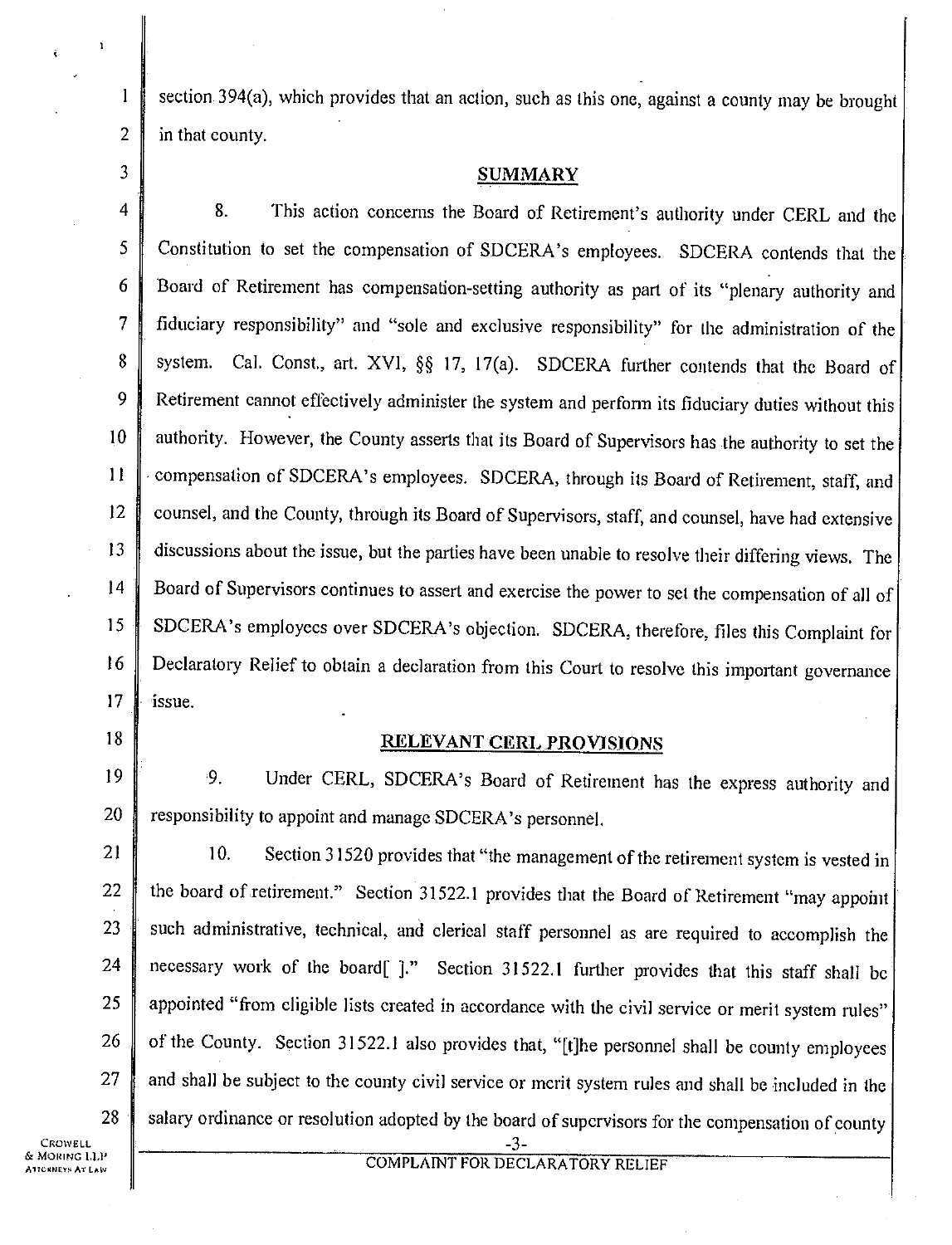officers and employees." Pursuant to Section 31522.1, SDCERA has appointed and employs 2 approximately 75 administrative, technical, and clerical staff.

3 11. Section 31522.2, which has been made operative as to SDCERA by resolution of 4 the Board of Supervisors, provides that the Board of Retirement "may elect to appoint an 5 administrator." Section 31522.1 further provides that "the administrator shall not be subject to 6 county civil service or merit system rules." Section 31522.2 also provides that the administrator 7 "shall be a county employee and the position of administrator shall be included in the salary 8 ordinance or salary resolution adopted by the board of supervisors for the compensation of county 9 officers and employees." Section 31522.2 states that the administrator "shall be directed by, shall 10 serve at the pleasure of, and may be dismissed at the will of," the Board of Retirement. Pursuant 11 to Section 31522.2, the Board of Retirement has appointed a Chief Executive Officer.

12 12. Section 31522.3 provides that the Board of Retirement "may elect to appoint 13 assistant administrators and chief investment officers." Section 31522.3 further provides that 14 these employees "shall not be subject to county charter, civil service, or merit system rules." 15 Section 31522.3 also provides that these employees "shall be county employees and shall be 16 included in the salary ordinance or salary resolution adopted by the board of supervisors for the 17 compensation of county officers and employees." Section 31522.3 states that these employees 18 "shall be directed by, shall serve at the pleasure of, and may be dismissed at the will of," the 19 Board of Retirement. While SDCERA does not currently employ a chief investment officer, 20 SDCERA employs, pursuant to Section 31522.3, assistant administrators, including a Chief 21 Operating Officer and a Director of Member Services.

22 13. Taken together, all of SDCERA's approximately 80 employees are appointed 23 pursuant to Sections 31522.1, 31522.2, and 31522.3.

24 14. Section 31580.2 provides that the Board of Retirement has the authority to budget 25 and pay for SDCERA's employees as an expense of administering the system. Section 31580.2 26 further provides that the expenses of administering the system "shall be charged against the 27 earning of the retircment fund." Pursuant to Section 31580.2, the salaries of all SDCERA 28 employees are paid from and charged against SDCERA's own funds.

CROWELL. S MORING LLP Airoki"vg AT LAW  $\mathbf{1}$ 

-4- COMPLAINT FOR DECLARATORY RELIEF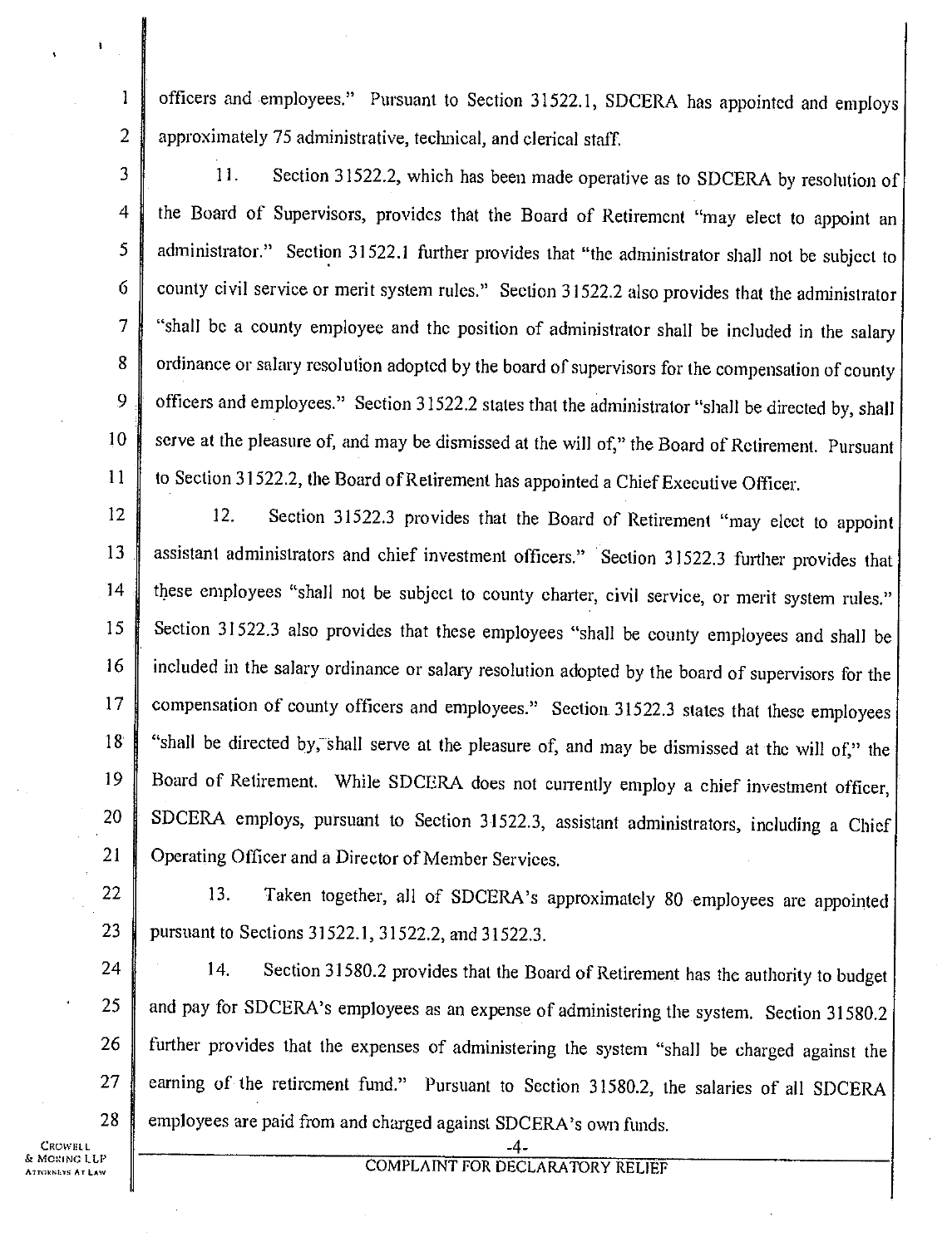$\mathbf{1}$ 15. CERL does not specifically or expressly state whether the Board of Retirement or 2 the Board of Supervisors has the authority to set the compensation for those employees appointed 3 under Sections 31522.1, 31522.2, and 31522.3. However, the appointment power given by CERL 4 to the Board of Retirement cannot be effectively exercised in the absence of compensation-setting 5 authority, which is a central and necessary element in the selection, retention, evaluation, and 6 management of employees. The ability of the Board of Retirement to administer the system is 7 impaired in the absence of such authority.

8 16. The Board of Supervisors' role under Section 31522.1, 51522.2, and 31522.3 to 9 perform the ministerial task of including the compensation determined by the Board of 10 Retirement in the County's compensation ordinance. Were the Board of Supervisors to have the 11 authority to actually set the compensation of SDCERA's employees, it would interfere with 12 SDCERA's status as an independent governmental entity, which is separate from the County, and 13 it would deprive the Board of Retirement of the independent decision-making power that is 14 vested in it under CERL with respect to the management of the system.

## 15 | RELEVANT CONSTITUTIONAL PROVISIONS

16 17. Under article XVI, section 17 of the California Constitution, "[n]otwithstanding 17 any other provisions of law or this Constitution to the contrary, the [Board of Retirement] shall 18 have plenary authority and fiduciary responsibility for ... administration of the system."

19 18. Article XVI, section 17(a) further provides that the Board of Retirement "shall 20 have the sole and exclusive fiduciary responsibility over the assets of the system and "shall also" 21 **have the sole and exclusive responsibility to administer the system in a manner that will assure** 22 prompt delivery of benefits and related services to the participants and their beneficiaries." 23 Article XVI, section 17(a) provides that SDCERA's assets "are trust funds and shall be held for 24  $\parallel$  the exclusive purposes of providing benefits to participants in the pension or retirement system 25 and their beneficiaries and defraying reasonable expenses of administering the system."

26 19. Article XVI, section 17(b) provides that the members of the Board of Retirement 27 "shall discharge their duties with respect to the system solely in the interest of, and for the 28 exclusive purposes of providing benefits to, participants and their beneficiaries, minimizing

now n -5- ATTORNEYS AT tAv4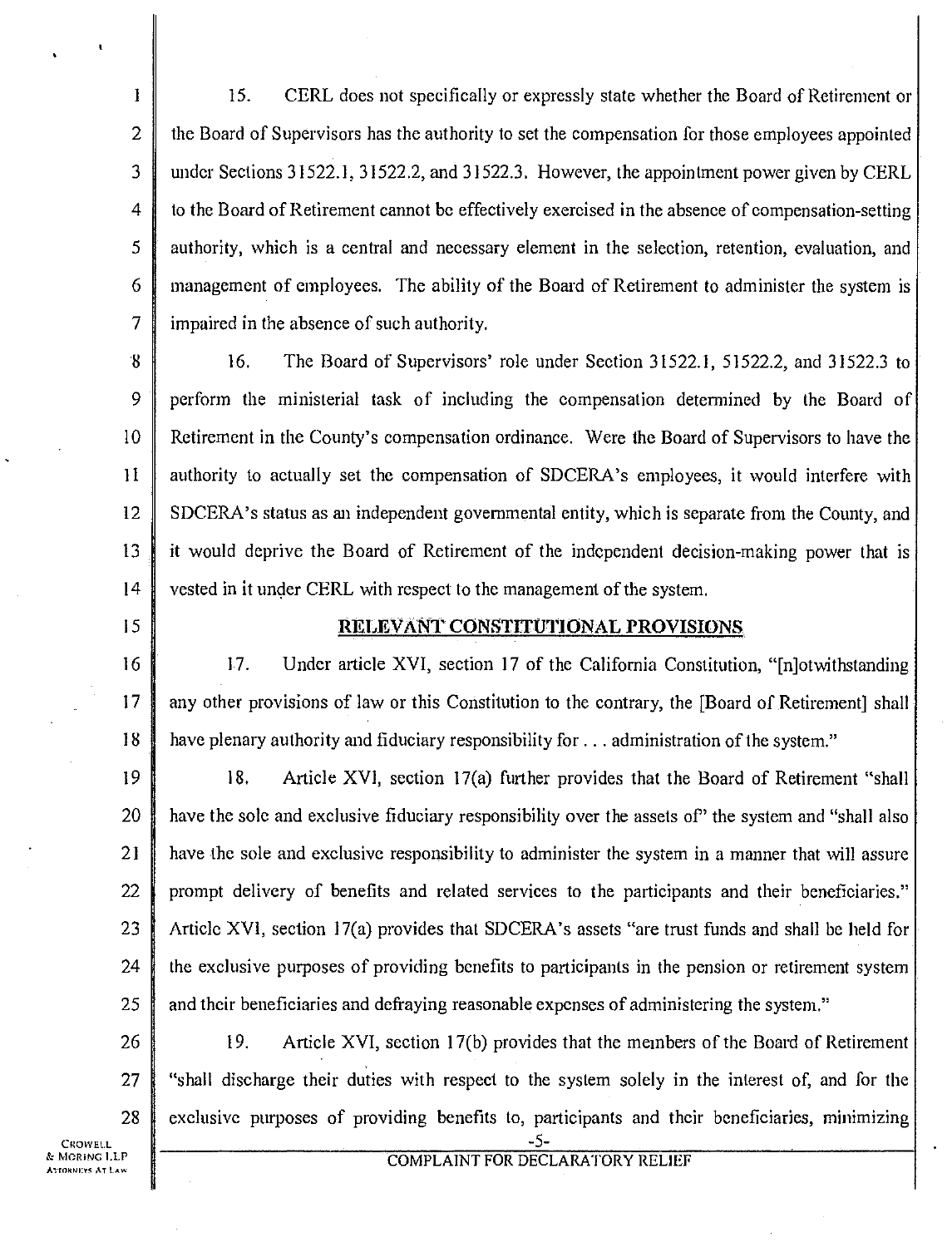employer contributions thereto, and defraying reasonable expenses of administering the system." This language also appears in CERL. *See* Cal. Gov't Code §31595(a).

20. Article XVI, section 17(c) provides that the members of the Board of Retirement 4 "shall discharge their duties with respect to the system with the care, skill, prudence, and 5 diligence under the circumstances then prevailing that a prudent person acting in a like capacity 6 and familiar with these matters would use in the conduct of an enterprise of a like character and 7 with like aims." *See* also Cal. Gov't Code 31595(b).

8 21. Under article XVI, section 17, the "plenary authority" and "sole and exclusive 9 responsibility" of the Board of Retirement over the administration of the system, including the 10 system's "expenses," is given constitutional dimension. The Constitution is express in 11 recognizing that this authority exists "[n]otwithstanding any other provisions of law or this 12 Constitution to the contrary."

13 22. Taken together, these words give the Board of Retirement the broadest possible 14 authority over the administration of the retirement system in the exercise of its fiduciary duties. 15 The constitutional language resolves any perceived ambiguity in the structure and wording of 16 CERL in favor of the Board of Retirement's authority in all matters of administration, including 17 **compensation-setting for SDCERA's employees.** 

18 23. The Board of Retirement cannot effectively and prudently exercise its plenary and 19 exclusive authority over the administration of the system and fulfill its fiduciary duties under the 20 Constitution if it does not have compensation-setting authority. The Board of Retirement's 21 authority and duties are implemented in large part through the selection, retention, evaluation, and 22 management of SDCERA's employees as the face of the organization and the instrumentalities 23  $\parallel$  through which the Board interfaces with the world and accomplishes its objectives. By exercising 24 compensation-setting authority, the Board of Supervisors deprives the Board of Retirement of an  $25$  important part of its constitutional power.

26 THE PARTIES HAVE AN ACTUAL CONTROVERSY REQUIRING

**1** 

 $\mathbf{1}$ 

 $\overline{2}$ 

 $\overline{3}$ 

- 27 || RESOLUTION BY THIS COURT
	-

## 28 24. An actual controversy now exists between SDCERA and the County with respect

CROWELL **G** MORING LLP **PRITCHE AT LAW** 

-6- COMPLAINT FOR DECLARATORY RELIEF